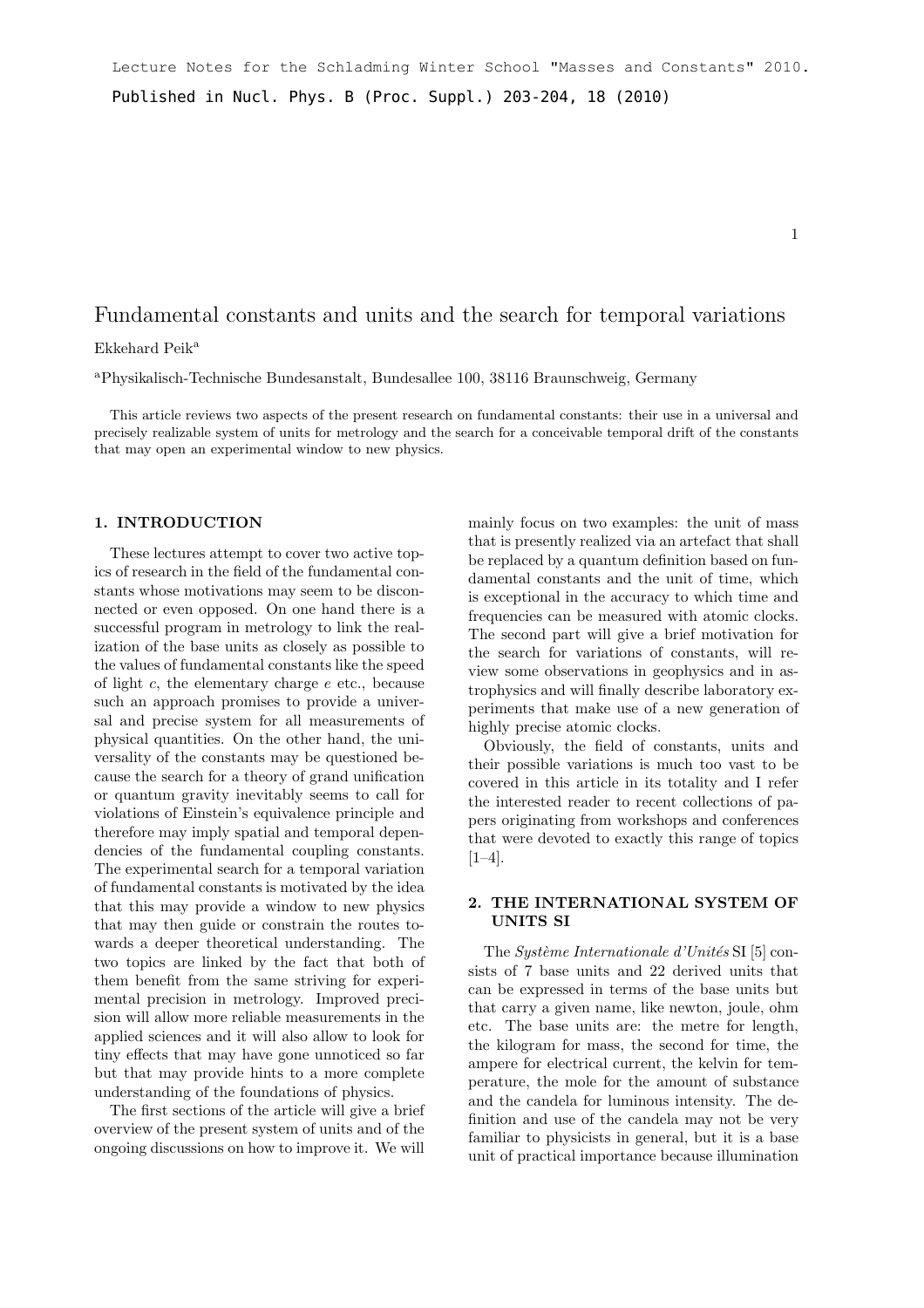is one of the major uses of electrical energy. The example shows that the development of the SI is not exclusively driven by fundamental research but very much by applications and technology. The present definitions of the base units were laid down between 1889 (the kilogram) and 1983 (the metre) and they present a rather heterogeneous structure. Let us illustrate this by looking at the three definitions for metre, kilogram and second: The metre is the length of the path travelled by light in vacuum during a time interval of (1/299 792 458) of a second.

This definition was chosen after it became possible in the 1970ies to measure absolute frequencies of selected optical reference wavelengths to a relative uncertainty of about  $10^{-10}$  [6]. This is about the limit of laser interferometric length measurements and corresponds to the resolution of less than 1/100 of an interferometer fringe over a 10 m distance. At that time the metre was defined via the wavelength of a radiation from  ${}^{86}\text{Kr}$ atoms and the measurements of  $\lambda$  and  $\nu$  therefore represented a measurement of the speed of light  $c = \lambda \nu$  in independent units metre and second. It was then decided to define the metre via a fixed value of the speed of light  $c = 299\,792\,458$  m/s. Since then, the metre is not an independent unit any more, but it is linked to the second.

The kilogram is the unit of mass and it is equal to the mass of the international prototype.

The prototpye is a cylinder made from a platinum-iridium alloy [7]. It is kept at the international office for weights and measures BIPM in Sèvres near Paris and is at the top level of a hierarchy of copies that are compared periodically and are used to distribute the realization of the unit of mass to the national metrology institutes. While intrinsically the definition of the kg is without uncertainty, the necessary mass comparisons achieve a relative uncertainty of 10<sup>−</sup><sup>8</sup> , i.e. 10  $\mu$ g/kg. Apart from the worries associated with having to rely on an artefact that may be lost or damaged, there seems to be an unexplained drift of about 50  $\mu$ g over 100 years between the prototype and the next level of copies that are also kept at the BIPM. Consequently, alternative realizations of the unit of mass are the subject of intense research activities and may lead to a new

definition of the kg in the near future (see section 4).

The second is the duration of 9 192 631 770 periods of the radiation corresponding to the transition between the two hyperfine levels of the ground state of the  $133Cs$  atom.

This definition of the unit of time was adopted in 1967. Again, the definition is based on fixing the numerical value of a natural constant,  $\nu_{\text{CsHFS}} =$ 9 192 631 770 Hz, though it is not a fundamental constant in this case. The adoption of the atomic definition of the second followed the development of atomic clocks that had started in the 1950ies and that had demonstrated that atomic transition frequencies provided much higher stability than those observable in periodic astrophysical phenomena. In addition, transportable Cs-clocks were readily available and lended themselves immediately to applications in navigation, telecommunication etc. The adopted value of  $\nu_{\text{CsHFS}}$  was the result of a measurement of the astronomical ephemeris second with the first operative cesium clock and the uncertainty of that measurement (about 10<sup>−</sup><sup>9</sup> ) was limited by the telescopic observations. As we will see in the following, the measurement of time and frequency occupies a central position in metrology. The second is the base unit that can be realized with the lowest relative uncertainty. A level of less than  $10^{-15}$ is now achieved with Cs fountain clocks that use laser cooled atoms (see section 5).

## 3. UNITS BASED ON FUNDAMENTAL CONSTANTS

The idea to use units based on fundamental constants or on quantum properties is not new but was quite clearly expressed by J. C. Maxwell as early as 1870 when he stated [8]: "If, then, we wish to obtain standards of length, time, and mass which shall be absolutely permanent, we must seek them not in the dimensions, or the motion, or the mass of our planet, but in the wavelength, the period of vibration, and the absolute mass of these imperishable and unalterable and perfectly similar molecules." In more modern terms, the statement that molecules and atoms are "imperishable, unalterable and perfectly similar" is implicitly con-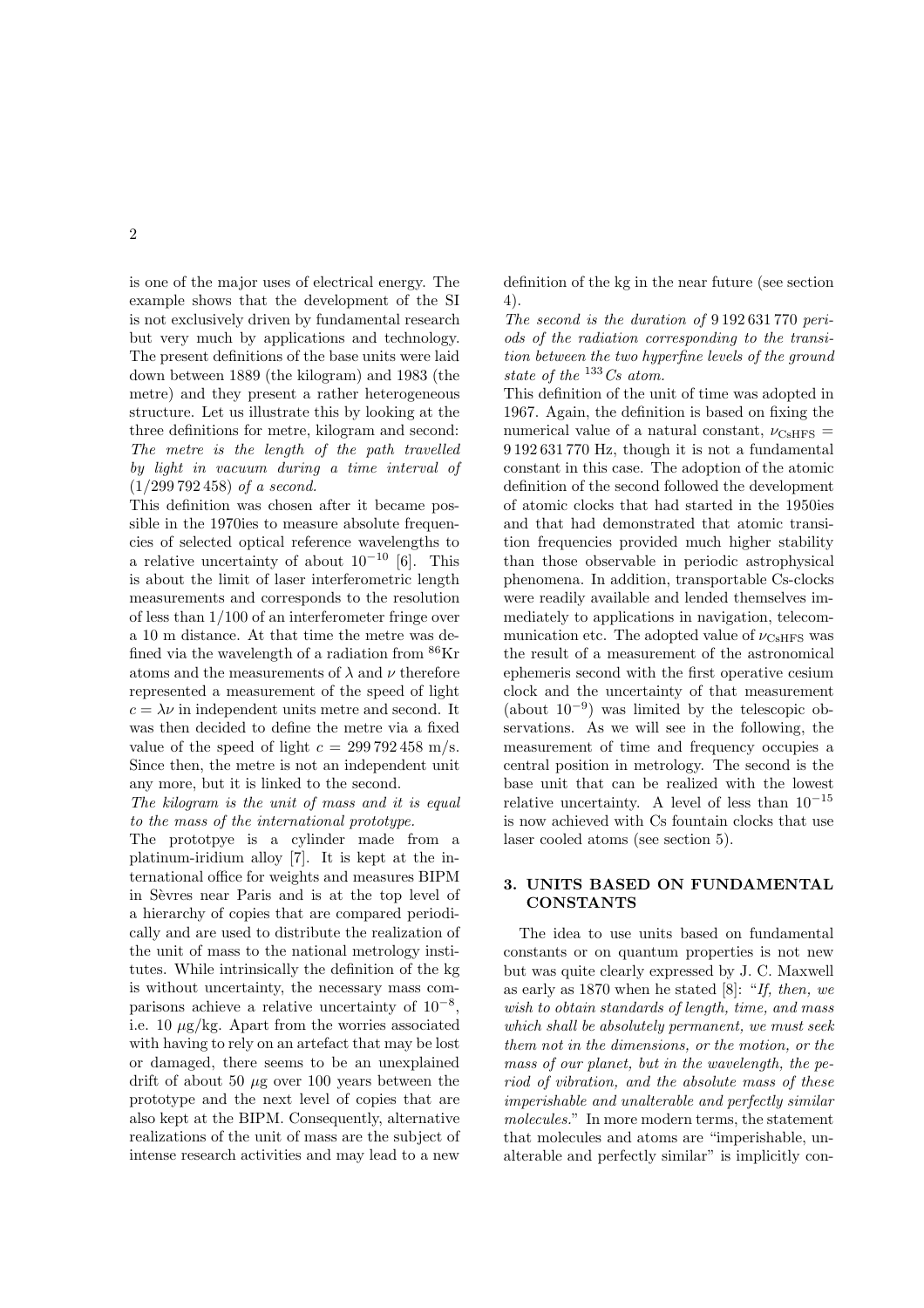| 110 ODDUIDIMI IUIWOIUDID DUUN OUII UIIIW WIIU IUIRUUIIUDI UUIDOWIND |                    |                                             |  |  |
|---------------------------------------------------------------------|--------------------|---------------------------------------------|--|--|
| unit                                                                | relation           | device or effect                            |  |  |
| second                                                              | $\nu = \Delta E/h$ | atomic clock (Cs hyperfine structure)       |  |  |
| metre                                                               | $\lambda = c/\nu$  | optical interferometer                      |  |  |
| volt                                                                | $U = nh\nu/e$      | Josephson junction                          |  |  |
| ampere                                                              | $I = e\nu$         | single electron transistor                  |  |  |
| ohm                                                                 | $R_K = h/e^2$      | quantum Hall effect                         |  |  |
| kelvin                                                              | $T = E/k_B$        | Boltzmann's constant as a conversion factor |  |  |

Table 1 The essential relations between units and fundamental constants

tained in Einstein's equivalence principle and well established in quantum statistics. Looking at the present status of the SI, we see that Maxwell's intention is now realized for length and time, but not for mass and the electrical units.

The basic idea of a greater reform of the SI [3,4] is to extend the method applied for the unit of length and to fix the values of a set of fundamental constants: The metre is already defined via the speed of light  $c$  and the second. Planck's constant  $h$  and the elementary charge  $e$  may be used to define the volt by linking it to a frequency in a Josephson junction. The ohm will be realized via the quantum Hall effect, also linking it to h and e via von Klitzing's constant  $R_K = h/e^2$ . These definitions of volt and ohm would fix the ampere, that alternatively or for consistency may also be realized by counting electrons in a single electron transistor. The Boltzmann constant  $k_B$ will act as a conversion factor linking the unit of temperature, the kelvin, to the joule. The Avogadro number  $N_A$  will define the mole. Unfortunately,  $N_A$  seems to be too big to allow a determination via counting of atoms up to a weighable quantity, but in section 4 an alternative way to measure  $N_A$  will be described. Either  $N_A$  or h could be used to provide a new definition of the kilogram (see section 4). Table 1 lists the essential physical relations and effects that will be used in such realizations of the units. The only "free" parameter that would remain is a suitably chosen atomic transition frequency  $\nu$  that will define the unit of time. It appears in four of the six relations in table 1, thus underlining the importance of time and frequency measurements. Conceptually, it would be attractive to derive  $\nu$  from a calculable quantum system like from a transition frequency in atomic hydrogen or positronium. In practice, it has turned out, however, that more complex atomic systems (like the ground state hyperfine structure in atomic cesium) allow better control of systematic frequency shifts and are therefore the favored systems for atomic clocks.

Note that this system of units involves  $h, c$  and e, but neither Newton's gravitational constant G nor masses of elementary particles. In this way they differ from Planck's units (using h, c and  $G$ ), Stoney's units (using  $e$ ,  $c$  and  $G$ , and a factor  $1/\sqrt{\alpha}$  smaller than Planck's units;  $\alpha$ : fine structure constant), and Dirac's units (using e, c and the electron mass  $m_e$ ) [9]. These systems – and Planck's units in particular – are impractical because they differ by many orders of magnitude from the atomic units that are better adapted to describe the physics of our technical applications. In addition, the present relative uncertainty in the value of Newtons's constant  $G$  is  $1 \cdot 10^{-4}$ , about four orders of magnitude bigger than those of h and e.

The main experimental challenge on the way towards such a reform of the SI is to measure precise values of the constants and to provide a consistent link to the established realizations in order to assure the consistency, continuity and traceability of measurements.

#### 4. ROUTES TOWARDS A NEW DEFIN-ITION OF THE KILOGRAM

As mentioned above, there is a strong motivation to find a new definition of the base unit of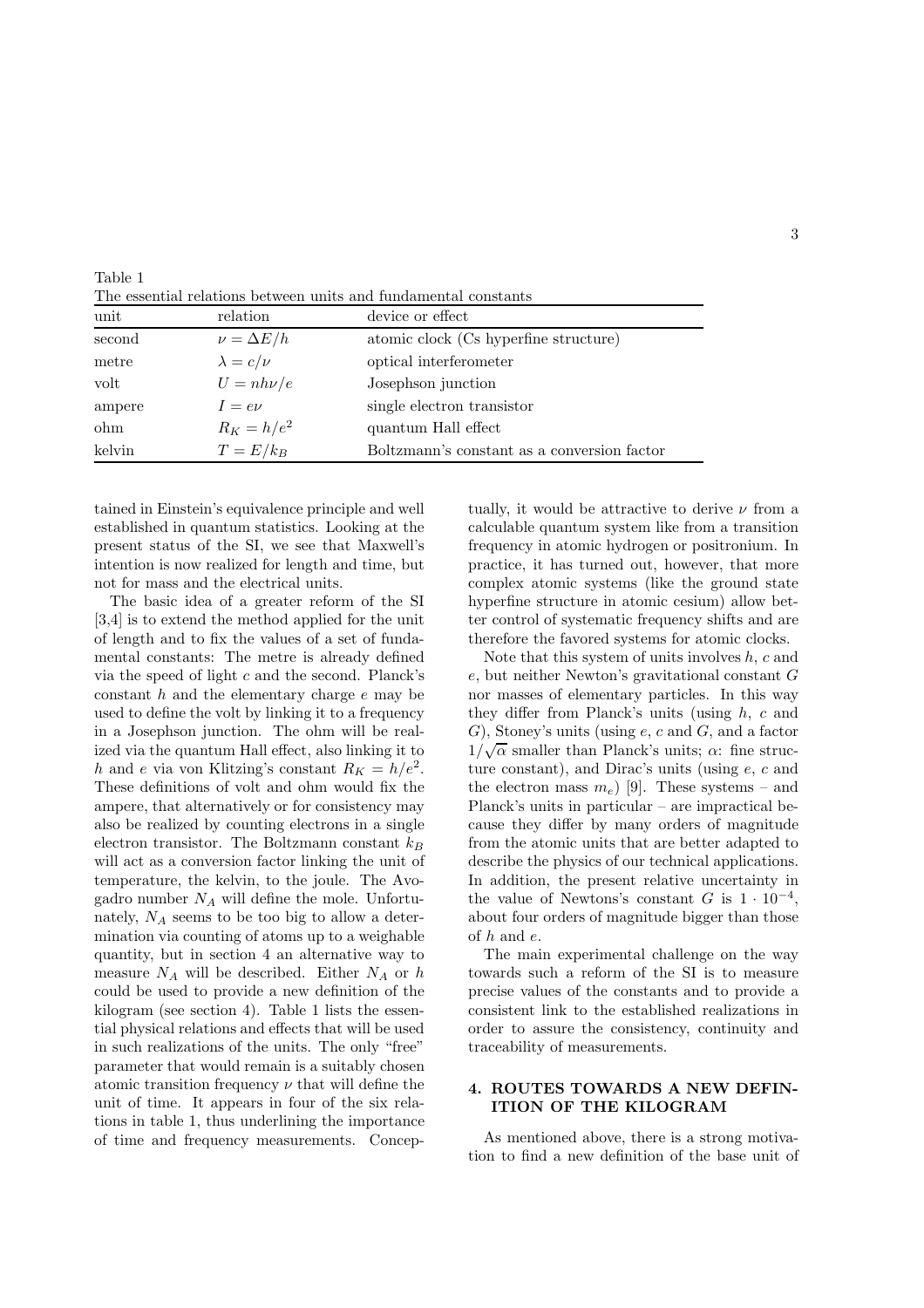mass that will replace the kilogram prototype in Sèvres. Two different methods are pursued and are now close to reaching the point of a conclusive evaluation: the watt balance and the Avogadro projects.

The watt balance has been proposed by B. Kibble from the British NPL in 1975 [10]. It is a device that compares mechanical and electrical power and relates mass to Planck's constant h. A simplified picture may be described like this: Imagine a balance where one arm holds a test mass  $m$  under the influence of Earth's gravity (acceleration of fall q). The second arm holds a coil that is placed in a radial magnetic field B and that can carry an electrical current I. The measurements will proceed as follows: In a static mode the current  $I$  is adjusted so that the Lorentz force acting on the coil is equal to the gravitational force acting on the test mass:

$$
k_CBI = mg,\t\t(1)
$$

where  $k_C$  is an instrumental constant that contains the geometric properties of the coil. In a dynamic mode the lever of the balance is moved so that the coil and test mass move at velocity v. Since the coil moves in the magnetic field, a voltage

$$
U = k_C B v \tag{2}
$$

is induced. If  $k_C$  and  $B$  are kept constant in both modes of operation, electrical and mechanical power can be equated:

$$
UI = mgv.
$$
\n<sup>(3)</sup>

The velocity  $v$  and acceleration  $q$  are measured with laser interferometers on the balance itself and with a free falling test body nearby, respectively. The values of  $U$  and  $I$  are measured with electrical quantum standards as outlined in section 3. This relates the macroscopic mass m with Planck's constant  $h$ , because  $U$  is measured in units proportional to  $h/e$  and I in units proportional to e. If the mass is known, the electromechanical watt balance therefore is a device to measure  $h$ . If this does not seem intuitive at first sight, one has be keep in mind that the quantum aspect enters into the measurements of the electrical quantitites. The most precise measurement of this kind has been performed at the US national institute NIST and it has succeeded in determining h with a relative uncertainty of  $8 \cdot 10^{-8}$ [11].

The watt balance route towards a new definition of the kilogram would consist in fixing the value of  $h$  and using the watt balance to find the corresponding mass. The wording of the kilogram definition could be:

The kilogram is defined such that the Planck constant is equal to  $6.62606896 \cdot 10^{-34}$  Js.

Or, alternatively, making use of the fixed values of  $h$  and of  $c$ :

The kilogram is the mass of a body at rest whose equivalent energy equals the energy of a photon of  $frequenciesu$  1.35639274 ·  $10^{50}$  Hz.

The actual values mentioned here may still change according to the forthcoming evaluations of the measurements of fundamental constants [12]. This type of kilogram definition has the advantage that by fixing the value of  $h$  it provides a link to the electrical units that are of immense practical importance. It should be seen in conjunction with new quantum definitions of ampere, volt and ohm. Presently, the SI ampere is still defined via the force between two infinite parallel wires, which is unsuitable for the realization of the unit. A practical difficulty with this type of kilogram definition may be that it defines a quantity of everybody's daily experience in terms of abstract quantum effects. Suitable pictures would have to be found to explain this to school children and the general public.

The Avogadro project follows a different approach towards a new kilogram definition in that it seeks to precisely measure the number of atoms within a macroscopic mass [13,14]. In the SI, mass and amount of substance are independent quantities and the measurement of Avogadro's number  $N_A$  is a realization of the mole. Since  $N_A$  atoms of <sup>12</sup>C present a mass of exactly 12 g of isotopically pure carbon  ${}^{12}$ C according to the definition of the atomic mass, measuring and fixing  $N_A$  will allow to relate the macroscopic to the atomic mass unit, i.e. to define the kilogram via an atomic mass. This program is pursued in a multinational cooperative effort that relies on recent developments in a number of precision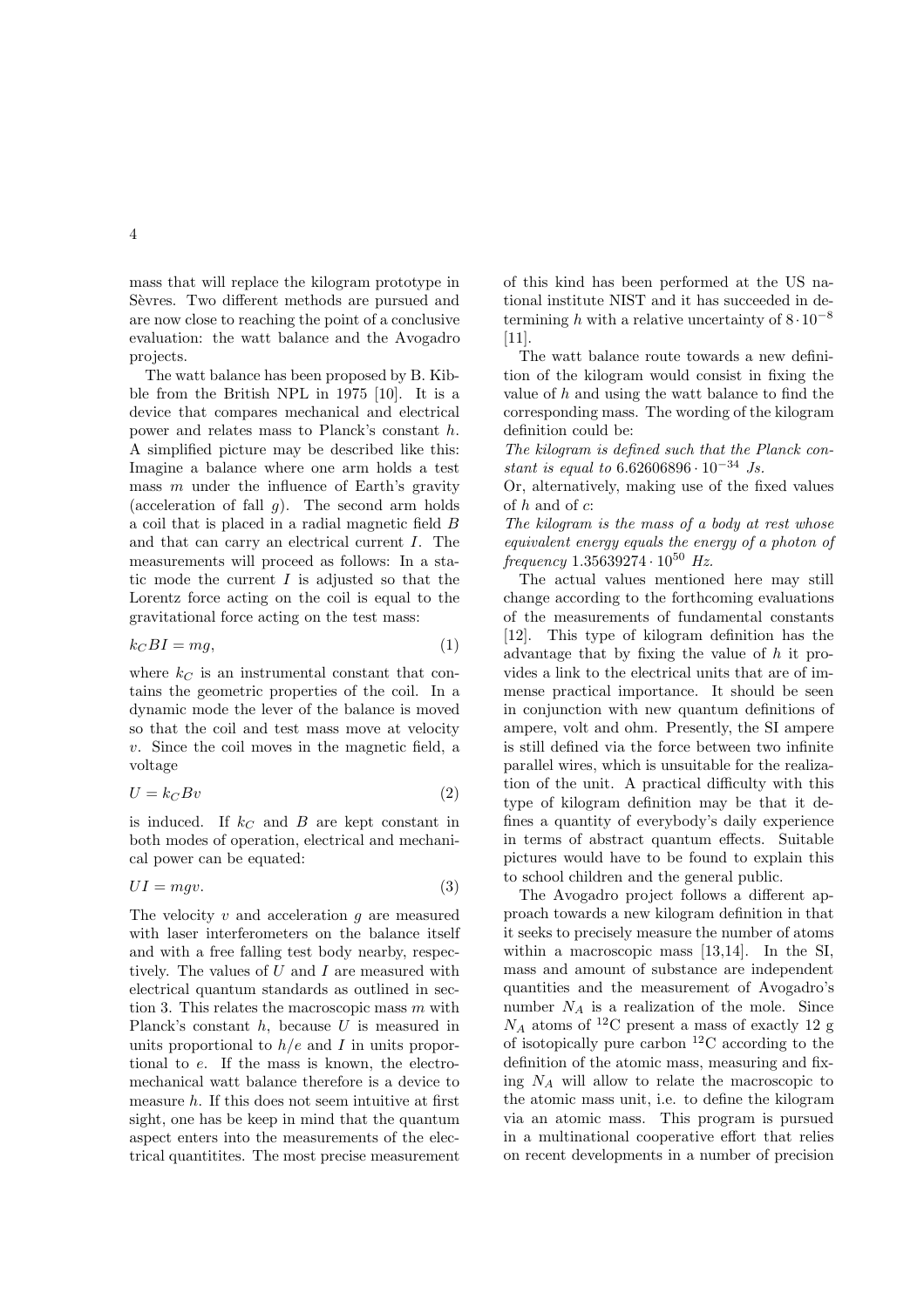measurement techniques: The cyclotron frequencies of single ions in Penning traps can be measured at a precision of  $10^{-10}$  [15]. For an absolute mass measurement the value of the magnetic field would have to be determined, which is not possible at this level of precision. Mass ratios, however, can be determined by storing two ions of different species in the same trap. In this way the ratio of the masses of <sup>28</sup>Si and <sup>12</sup>C can be measured, i.e. the mass of  $28Si$  in atomic mass units. Thanks to developments for the semiconductor industry, silicon can be prepared in high purity and single crystals of a mass of several kilogram can be grown. To reduce the uncertainty contribution from the isotopic composition, the Avogadro project uses isotopically highly enriched  $(>99.99\%)$  crystals of <sup>28</sup>Si. The lattice constant of the crystal, or equivalently the number density of the silicon atoms, can be determined from X-ray diffraction. To measure the total volume, the crystal is polished to a sphere (approximately 100 mm diameter for 1 kg, with  $\approx$  30 nm deviation from perfect roundness at best) and the shape is controlled and the diameter measured with optical interferometry. Finally, the mass of the sphere will be measured, allowing to determine the number of  $28Si$  atoms per kg, and, using the <sup>28</sup>Si molar mass from the  $28\frac{\text{Si}}{12}\text{C}$  comparison, the number of atoms per mole  $N_A$ .

At present, two spheres of highly enriched <sup>28</sup>Si have been produced and the Avogadro project is in the final stages of their characterisation. The anticipated uncertainty budget gives a value in the low 10<sup>−</sup><sup>8</sup> , with about equal contributions from the measurements of the unit cell volume, the molar mass, the sphere volume and from the contribution of surface oxide layers.

The ensuing definitions of the kilogram and the mole from the Avogadro route may be formulated like:

The kilogram is the mass of  $5.01845149 \cdot 10^{25}$  free  $12 C$  atoms at rest and in their ground state.

The mole is the amount of substance of a system that contains  $6.02214179 \cdot 10^{23}$  specified entities. Again, the actual values may change according to the forthcoming evaluations of the measurements.

While these definitions are conceptually clear and very simple, the underlying effort that goes into the production of isotopically pure single crystals is substantial. The proponents of the watt balance approach state that fixing the value of h without uncertainty will be more beneficial for the combined adjustment of the values of fundamentals constants than doing so with  $N_A$  [16]. In the present discussion about the kilogram redefinition, both approaches, the watt balance and the Avogadro projects strive to reduce their uncertainties. Though the kilogram prototype may seem like an outdated concept, it has provided the stability of the mass definition over more than a century within an uncertainty of a few parts in 10<sup>8</sup> , i.e. at a level of accuracy that is similar to what shall be achieved in the present measurements of h and  $N_A$ .

## 5. A NEW GENERATION OF ATOMIC CLOCKS

The concept of an atomic clock is to realize the frequency of an unperturbed atomic transition and to build a time scale by counting the periods of oscillation of this frequency. The oscillator of the clock produces an electromagnetic wave – microwaves generated from a crystal oscillator or light from a laser – that is used to probe a sample of atoms. The response of the atoms is measured (either in absorption, fluorescence or a more elaborate method) and used to derive an error signal so that the frequency of the oscillator can be locked to the atomic resonance. Finally, a counter and clockwork are needed to produce 1 s-ticks after a preset number of periods and other usable reference frequencies.

Application of the methods of laser cooling and trapping has led to significant improvements in the precision of atomic clocks and frequency standards over the last years [17,18]: Primary cesium clocks based on atomic fountains [19] realize the SI second with a relative uncertainty below  $1 \cdot 10^{-15}$  . Research towards  $\emph{optical clocks with$ trapped ions and atoms [21,18] has resulted in several systems that have demonstrated an even higher reproducibility. A significant advantage of an optical clock lies in the higher frequency of the oscillator, that allows one to perform precise frequency measurements in a shorter averag-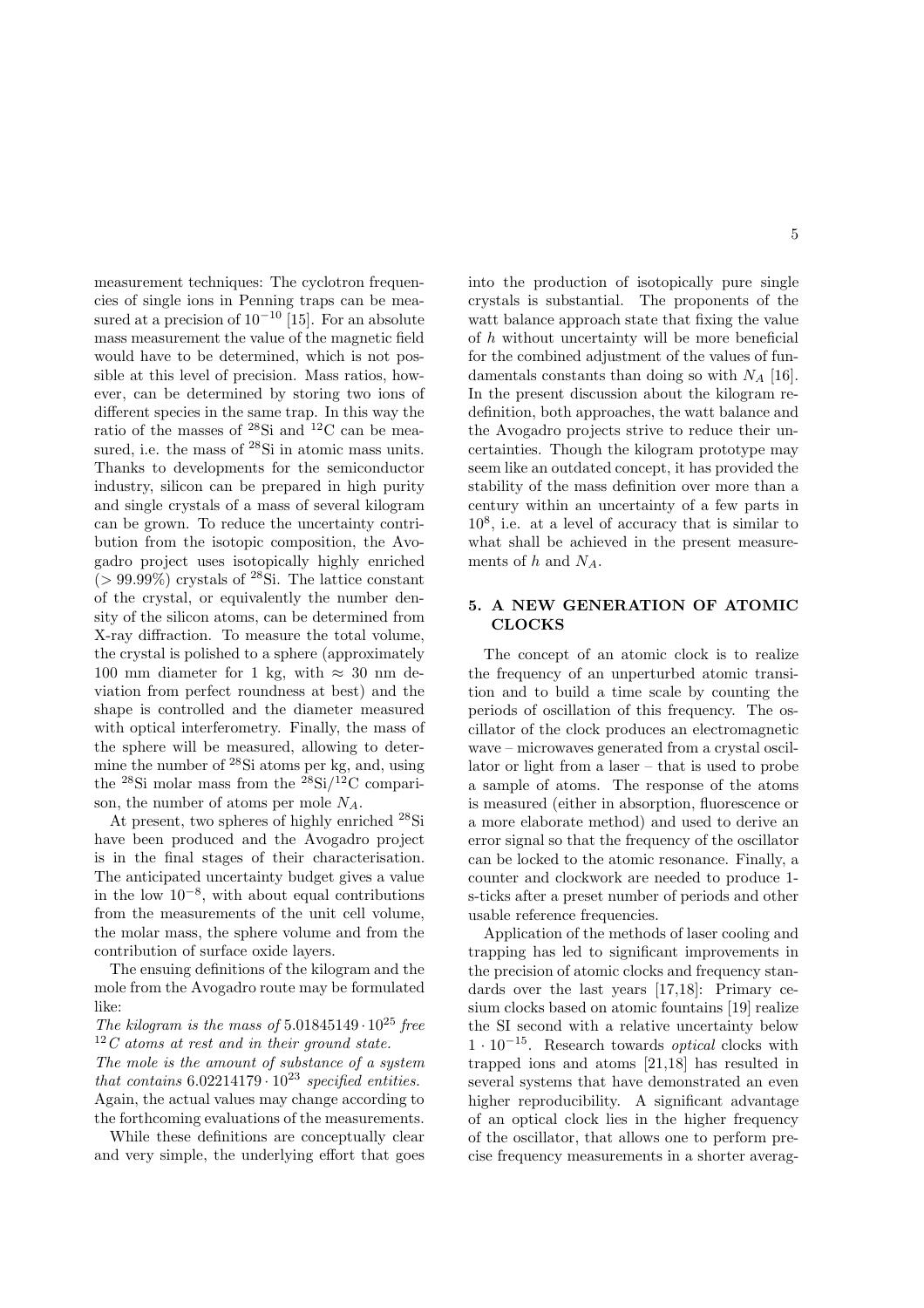ing time. The lowest instabilities that have been demonstrated are a few parts in  $10^{15}$  in 1 s only, improving further like the square root of the averaging time.

Cesium clocks are the primary standards for time and frequency [17,18] as a direct realization of the SI definition. The second is defined via the hyperfine splitting frequency between the  $F = 3$  and  $F = 4$  levels of the  ${}^{2}S_{1/2}$  ground state of the <sup>133</sup>Cs atom at approximately 9.192 GHz. In a so-called cesium fountain [19] (see Fig. 1), a dilute cloud of laser-cooled cesium atoms at a temperature of about 1  $\mu$ K is launched upwards to initiate a free parabolic flight with an apogee at about 1 m above the cooling zone. A microwave cavity is mounted near the lower endpoints of the parabola and is traversed by the atoms twice – once during ascent, once during descent – so that Ramsey's method of interrogation with separated oscillatory fields [20] can be realized. The total interrogation time being on the order of 0.5 s, a resonance linewidth of 1 Hz is achieved, about a factor of 100 narrower than in the original devices developed since 1955 with a thermal atomic beam from an oven. Selection and detection of the hyperfine state is performed via optical pumping and laser induced resonance fluorescence. With the best cesium fountain clocks a relative uncertainty below  $1 \cdot 10^{-15}$  is reached in the realization of the resonance frequency of the unperturbed Cs atom. The averaging time that is required to reach a statistical uncertainty at this level is on the order of  $10^4$  s. Several effects contribute to the uncertainty budget. In particular, cold cesium atoms show a relatively large densitydependent frequency shift because of long-range molecular states close to the continuum.

If an atom or ion is held in a trap, several problems that are encountered in atomic fountains can be eliminated: The interaction time is not limited by the movement of the atom through the finite interaction region and narrow resonances can be obtained at the limits set by the radiative lifetime of the excited state or by the linewidth of the interrogating oscillator. Ions are especially well suited because they carry electric charge and can be trapped in radiofrequency ion traps (Paul traps [22]) that provide confinement around a



Figure 1. Sequence of operation of a cesium fountain clock: (a) A cloud of cold atoms is loaded. (b) The atoms are launched upwards. (c) In free parabolic flight the atoms pass the microwave cavity twice where they are subjected to the radiation inducing the hyperfine transition. (d) State detection via laser excitation and fluorescence detection. For each step of the sequence, the active radiation fields are indicated in grey shading.

field-free saddle point of an oscillating electric quadrupole potential. This ensures that the internal level structure is only minimally perturbed by the trap. Combined with laser cooling it is possible to reach the so-called Lamb–Dicke regime: the motion of the ion is constrained to a region of a size that is smaller than the wavelength of the transition that is being probed. In this case, a recoil-free line is obtained and the linear Doppler shift is eliminated. A single ion, trapped in an ultrahigh vacuum is conceptually a very simple system that allows good control of systematic frequency shifts. The use of the much higher, optical reference frequency allows one to obtain a stability that is superior to a cesium clock. This is possible even though only a single ion is used to obtain a correction signal for the reference laser.

These advantages were first pointed out by Dehmelt in the 1970ies when he proposed the mono-ion oscillator [23] and predicted that it should be possible to reach an accuracy of  $10^{-18}$ with an optical clock based on a dipole-forbidden,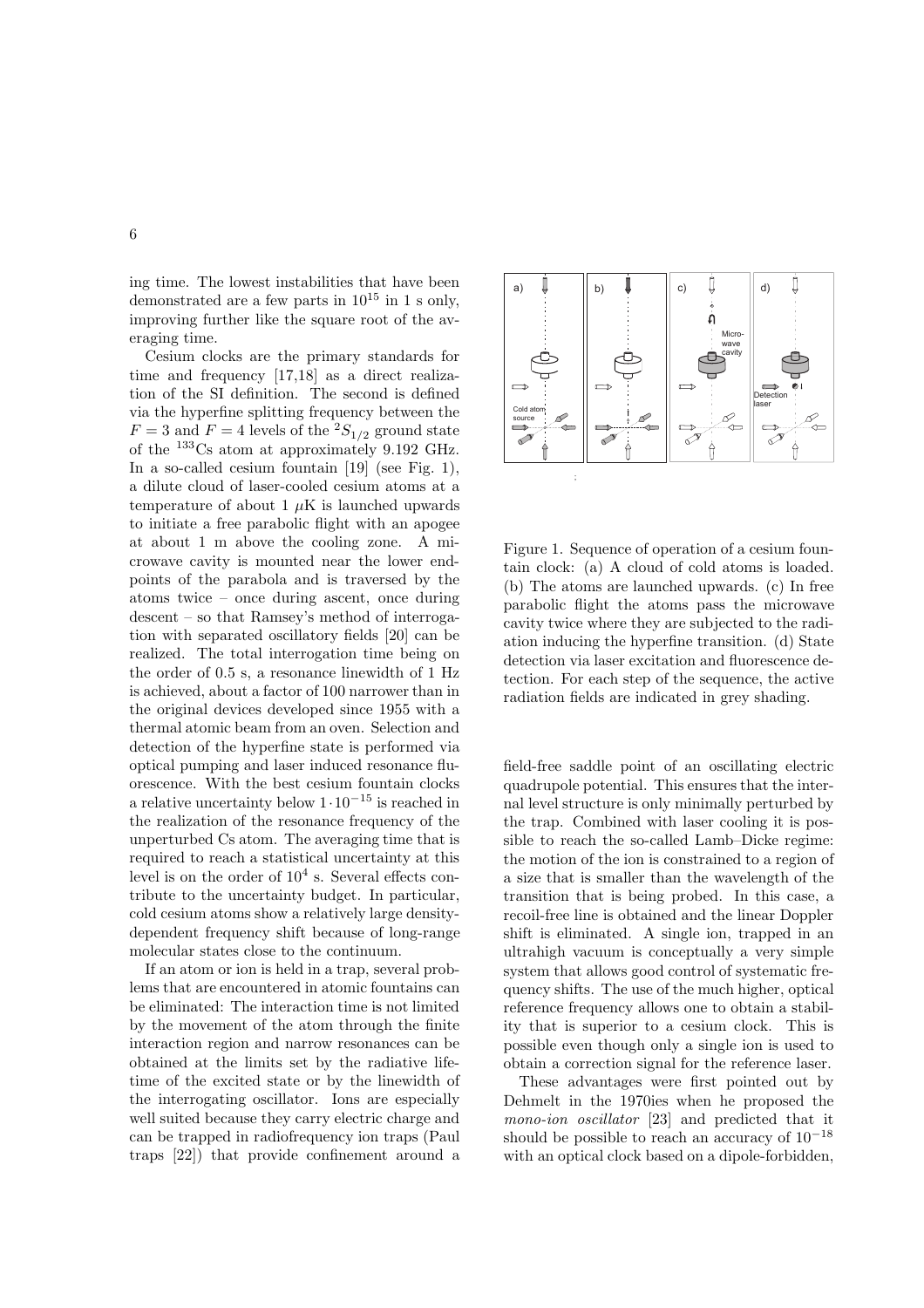narrow-linewidth transition in a single, lasercooled and trapped ion. To detect the excitation on the forbidden optical transition a doubleresonance scheme is used (see Fig. 2): Both, a dipole-allowed transition and the forbidden narrow reference transition of the optical clock are driven by two different laser frequencies from the ground state. The dipole transition is used for laser cooling and the resulting resonance fluorescence is used for the optical detection of the ion. If the second laser excites the ion to the metastable upper level of the reference transition, the fluorescence disappears and will only reappear after the decay of the metastable state. Every excitation of the reference transition thus suppresses the subsequent scattering of a large number of photons on the cooling transition and can be detected with unity efficiency. A number of different atomic ions present suitable reference transitions with natural linewidths of the order of 1 Hz or below and several groups pursue research along these lines [21]. Some recent results from this field will be presented in section 8.



Figure 2. a) Simplified level scheme of an ion used in an optical clock: a strong dipole-allowed cooling transition and the forbidden and narrow reference transition orginate from the ground state. (b) Experimental quantum jump signal of a single  $115$ In<sup>+</sup> ion: the fluorescence on the cooling transition shows a dark interval due to an excitation of the metastable level.

Optical frequency standards based on lasercooled neutral atoms have been developed in the configuration of the so-called optical lattice clock. A neutral atom can be trapped using the optical dipole force (equivalent to the quadratic Stark effect) that is attractive towards the intensity maximum of a laser beam that is detuned below a strong atomic resonance line. An array of interference maxima produced by several intersecting laser beams produces the optical lattice that can trap one or several atoms in each lattice site. The detuning of the trapping laser is chosen such that the light shift it produces in the ground and excited state of the reference transition are equal so that no net shift of the reference frequency appears [24]. This approach is especially well suited to the alkaline-earth-like atoms with two valence electrons and is applied to the very narrow (mHz natural linewidth)  ${}^{1}S_0 \rightarrow {}^{3}P_0$  transitions in neutral strontium, ytterbium and mercury. An important advantage of the optical lattice clock over the single-ion clock is that the signal can be derived from many (typically  $10^5-10^6$ ) atoms and that the short-term stability is therefore higher. The associated disadvantage is that – like in a cesium clock – the atoms may interact and perturb each other, and that optical traps are not as deep and stable as ion traps.

The progress in stability and accuracy of optical frequency standards in recent years has been so impressive that it is conceivable that in the future an optical transition will be used to define the unit of time. The problem of the precise conversion of an optical frequency to the microwave domain, where frequencies can be counted electronically in order to establish a time scale or can easily be compared in a phase coherent way was solved with the so-called femtosecond laser frequency comb generator [25,6] (see Fig. 3). Briefly, a mode-locked femtosecond laser emits a very regular temporal sequence of pulses that each have a duration of a few optical cycles only. In the frequency domain, this produces a comb of equally spaced optical frequencies  $f_m$  that can be written as  $f_m = mf_r + f_{ceo}$  (with  $f_{ceo} < f_r$ ), where  $f_r$  is the pulse repetition rate of the laser, the mode number  $m$  is a large integer (of order  $10<sup>5</sup>$ ), and  $f_{ceo}$  (carrier-envelope-offset frequency) is a shift of the whole comb that is produced by group velocity dispersion in the laser. The repetition rate  $f_r$  can easily be measured with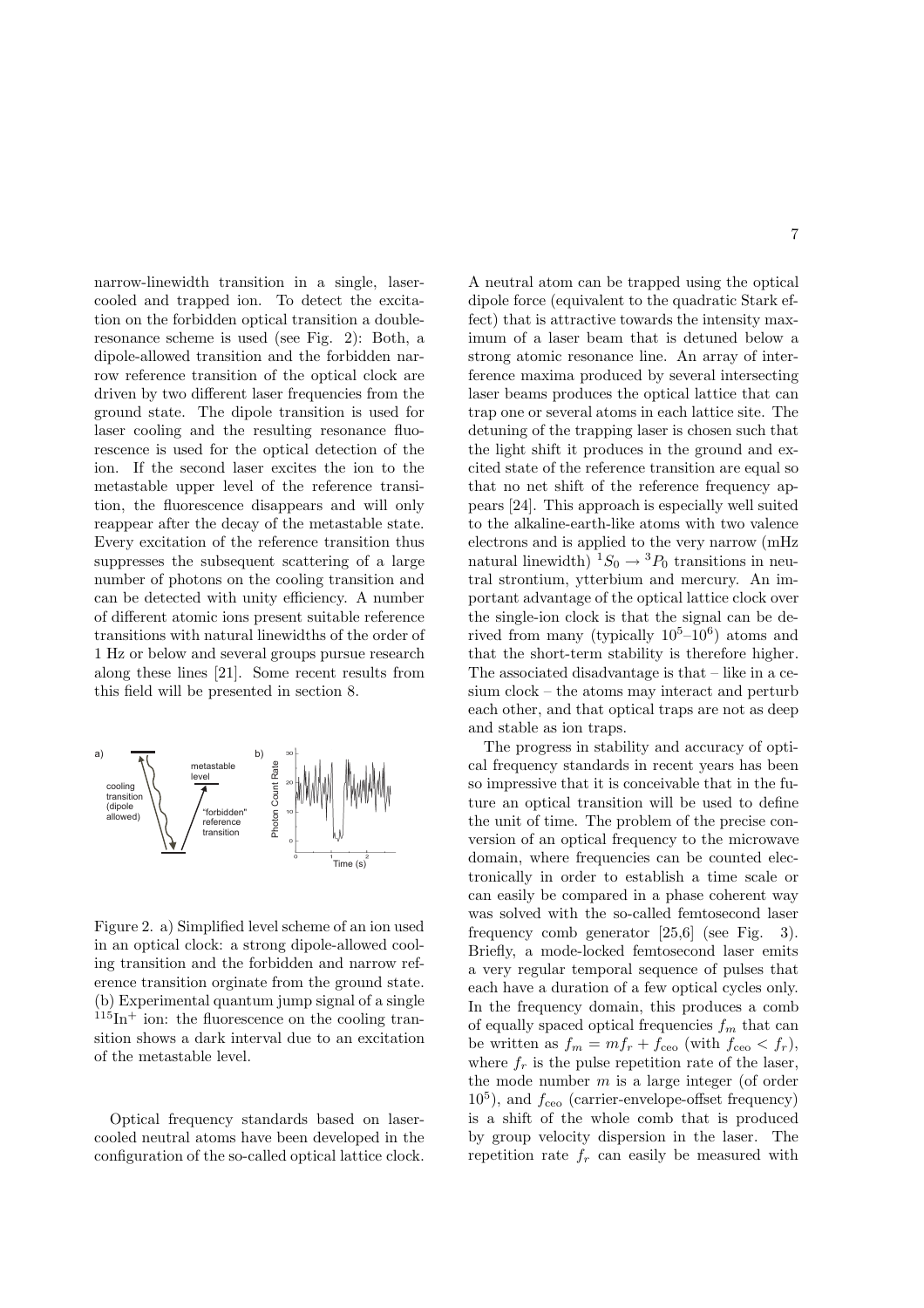a fast photodiode. In order to determine  $f_{ceo}$ , the comb is broadened in a nonlinear medium so that it covers at least one octave. Now the second harmonic of mode m from the "red" wing of the spectrum, at frequency  $2(mf_r + f_{ceo})$ , can be mixed with mode  $2m$  from the "blue" wing, at frequency  $2mf_r + f_{ceo}$ , and  $f_{ceo}$  is obtained as a difference frequency. In this way, the precise relation between the two microwave frequencies  $f_r$ and  $f_{ceo}$  and the numerous optical frequencies  $f_m$ is known. This setup can be used for an absolute optical frequency measurement by referencing  $f_r$ and  $f_{ceo}$  to a microwave frequency standard and recording the beat note between an arbitrary optical frequency  $f_0$  and the closest comb frequency  $f_m$ . Vice versa, the setup may work as an optical clockwork, for example, by adjusting  $f_{ceo}$  to zero and by stabilizing one comb line  $f_m$  to  $f_o$  so that  $f_r$  is now an exact subharmonic to order m of  $f_o$ . The precision of these transfer schemes has been investigated and was found to be so high that it will not limit the performance of optical clocks for the foreseeable future.



Figure 3. Temporal sequence of pulses from a femtosecond laser (top) and the generated optical frequency comb in the Fourier domain (bottom).

## 6. VARIATIONS OF FUNDAMENTAL CONSTANTS: MOTIVATION

While the first part of this review has shown how to make use of the universality of the fundamental constants for the practical purposes of metrology, we will now question exactly this postulate by looking at a possible time variability. In fact, some of the fundamental constants may be neither fundamental nor constant. The term fundamental describes that at the limit of our present understanding we cannot derive their values from any deeper principle, but this may change if knowledge progresses. The constancy of the constants seems very well established: it is implicit in the equivalence principle, in conservation laws and in the indistinguishability of quantum particles, that do not seem to carry a memory of when and where they were produced. On the other hand, candidate theories of quantum gravity predict violations of the equivalence principle. The fundamental coupling constants are known to be energy dependent. The inflationary model of the universe states that in a very early epoch the universe experienced a phase transition which changed a vacuum average of the Higgs field which determines the electron mass. The latter was zero before this transition and reached a value close or equal to the present value after the transition. Adiabatic changes of particle properties would still be possible in later phases of cosmological evolution without breaking their indistinguishability. The search for variations of the constants is therefore well motivated as a test of an important postulate of metrology and as a search for new physics. Over the past years, interest in this field has been quite intense and the subject has been addressed in various areas of physics [26–29,1,3]. The main part of the non-theoretical activities takes place in two areas: observational astrophysics and laboratory experiments with atomic clocks and frequency standards.

Early proposals of variable constants by Zwicky and Chalmers date back to the 1930ies and appear as attempts of alternative explanations for Hubble's observation of the distance-dependent redshift. An idea that attracted some attention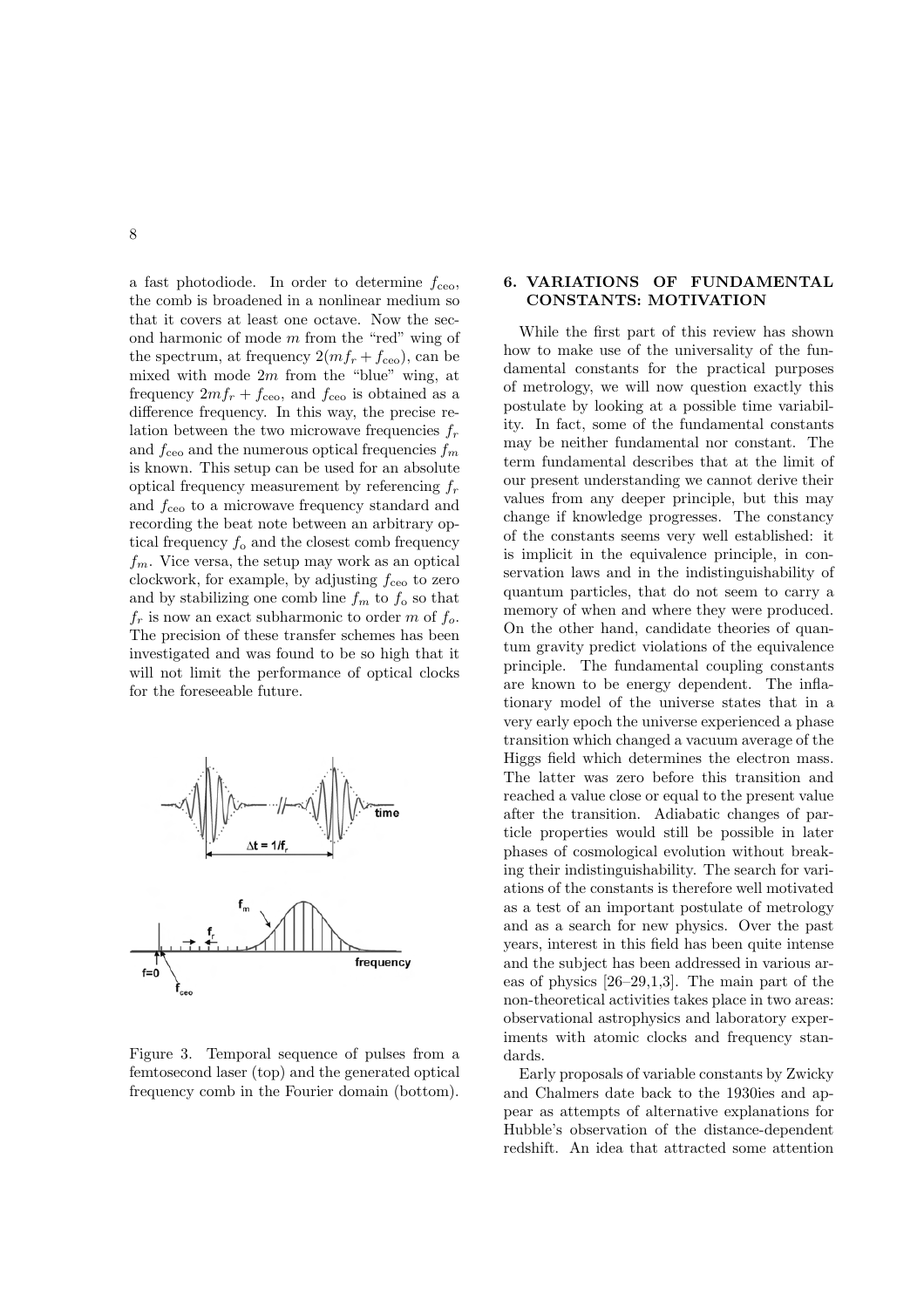is Dirac's large number hypothesis [30]. Dirac constructed two dimensionless ratios and noticed that they are of similar magnitude  $10^{39} - 10^{40}$ . The ratio of the electric and the gravitational force between electron and proton

$$
R_1 \equiv \frac{e^2}{4\pi\epsilon_o m_p m_e G} \approx 2 \times 10^{39} \tag{4}
$$

and the age of the universe in Dirac's "electronic units"

$$
R_2 \equiv \frac{4\pi\epsilon_o m_e c^3}{e^2 H_0} \approx 4 \times 10^{40},\tag{5}
$$

using the present value of the Hubble constant  $H_0$ . Dirac assumed an age of the universe of only  $2 \cdot 10^9$  years and therefore the coincidence seemed more striking to him. His hypothesis was to set  $R_1 = R_2$  and since  $H_0$  changes with the age of the universe, he proposed that  $G$  would be time dependent,  $G \propto H_0 \propto 1/t$  with a relative rate of change given by

$$
\left| \frac{1}{G} \frac{dG}{dt} \right| = \left| \frac{d \ln G}{dt} \right| = H_0 \approx 6 \times 10^{-11} / \text{year.}
$$
 (6)

This is an order of magnitude that would be expected in a most simple model of cosmological variations, but it was soon understood that such a change of  $G$  would be too rapid to be consistent with established models of stellar evolution. Later, the result  $d \ln G/dt = (1.0 \pm 2.3) \cdot 10^{-11}/\text{yr}$ was inferred for the present epoch from the timing data of the binary pulsar PSR 1913+16 [31]. The most most recent result on  $dG/dt$  stems from the analysis of lunar laser ranging data. As a legacy of lunar missions between 1969 and 1973, retro reflectors have been left on the moon and have since been used to monitor the distance between earth and moon with an uncertainty finally reaching the cm-range – a remarkable precision experiment that allows tests of general relativity in our planetary system. At present, the constancy of  $G$  is established from this data as  $d \ln G/dt = (2 \pm 7) \cdot 10^{-13} / \text{yr}$  [32].

The most important test cases in the search for variations are dimensionless constants. This is because if variations in a dimensional quantity  $(c, G, \text{etc.})$  would be detected, there would be no clear way to distinguish between a change of the quantity and a change of the unit. If the search for variations is motivated by the idea of unification of the fundamental interactions, it is not plausible to restrict the analysis by allowing only variations of a single constant but we have to allow all of them (or at least several) to vary, possibly in a correlated fashion. Most experiments and observations therefore concentrate on Sommerfeld's fine structure constant  $\alpha = e^2/(4\pi\epsilon_0\hbar c)$  and the proton-to-electron mass ratio  $m_p/m_e$ . While  $\alpha$  is the coupling constant of the electromagnetic interaction,  $m_p/m_e$  also depends on the strength of the strong force and on the quark masses via the proton mass. Results on these numbers can be interpreted independently from the conventions of a specific system of units. Quite conveniently, both constants are ubiquitous in atomic and molecular spectra:  $\alpha$  appears in atomic fine structure splittings and other relativistic contributions to level energies, and  $m_p/m_e$  in molecular vibration and rotation frequencies as well as in hyperfine structure.

## 7. SEARCH IN GEO- AND ASTRO-PHYSICS

Because of the strong motivation mentioned above, searches for variations of constants have been performed in various fields like astrophysics, geophysics, atomic and nuclear physics, etc. [26]. Two directions of research can be distinguished: Astrophysical or geophysical observations are used to analyze variations on a cosmological time scale. Alternatively, precision laboratory experiments can be undertaken to measure non-zero temporal derivatives of fundamental constants in the present epoch. In this section we will present two prominent examples for the first approach. Laboratory experiments with atomic clocks will be treated in the following section.

A frequently discussed geophysical analysis was performed using isotope ratios from material found in fossil nuclear reactors that were active in the Oklo region about 1.8 billion years ago. This unique geophysical phenomenon has been discovered in 1972 in Gabon in western Africa in uranium mining. It was noticed that the ore from some regions of the mine showed a signifi-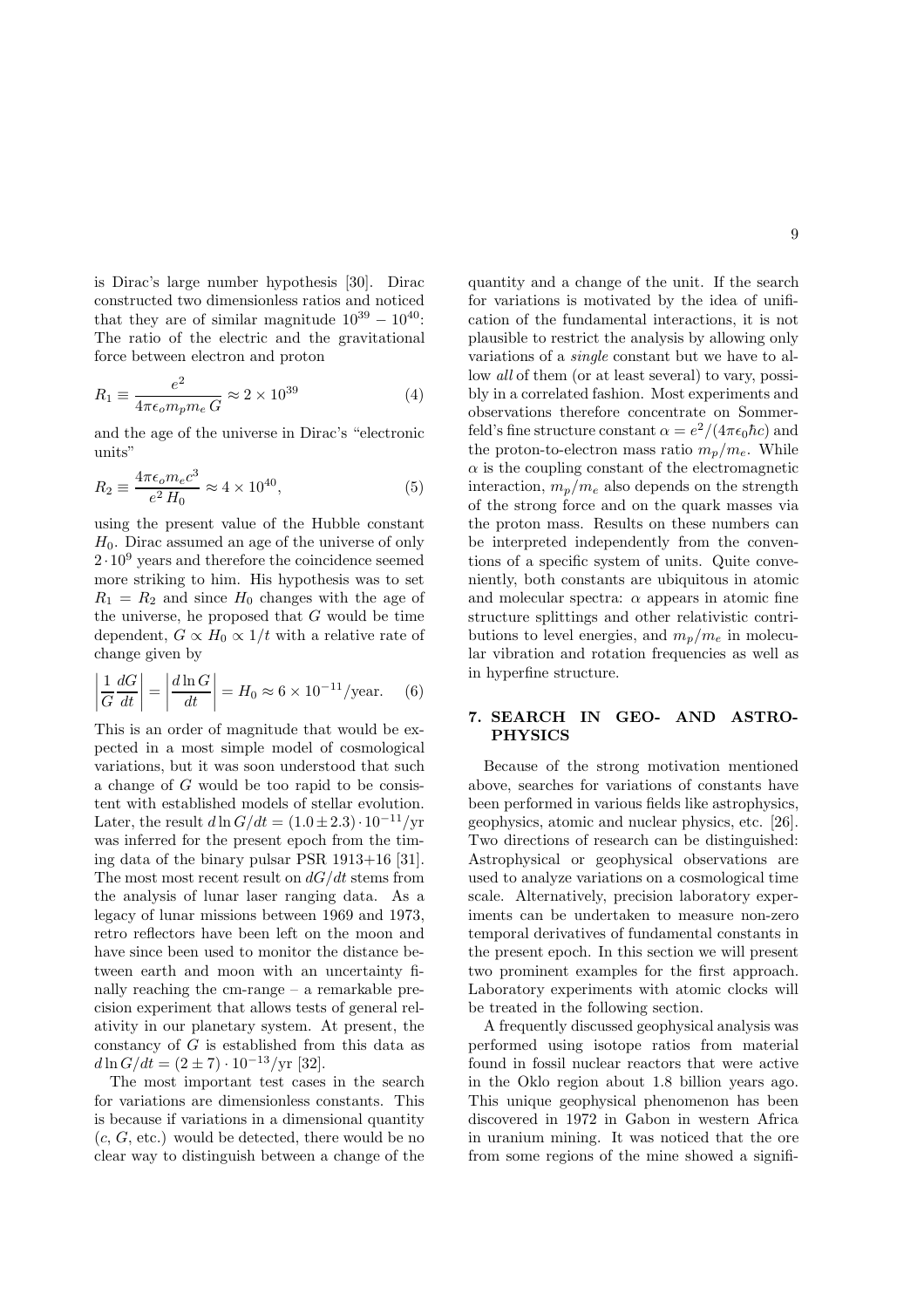cant deficiency of U-235. This could be explained by fission chain reactions that had been triggered spontaneously in the remote past within the uranium deposit so that parts of the deposit had behaved like a nuclear reactor. Of the two principal isotopes of uranium, the fissile U-235 has a shorter half-life than U-238. Consequently, the concentration of U-235 in natural uranium is decreasing steadily and at the time of activity of the Oklo reactors it was much higher than it is now  $(3.65\%$  against  $0.72\%)$ . In regions of high concentration of uranium, in the absence of strong neutron absorbers and with water as a moderator, self-sustained fission chain-reactions took place. Altogether, several tons of U-235 fissioned over a period of several  $10^5$  years. In this system, an analysis for a change of  $\alpha$  was first performed by Shlyakhter [33], making use of a neutron capture resonance in Sm-149 at the very low energy of 0.1 eV:

$$
n +_{62}^{149} \text{Sm} \rightarrow_{62}^{150} \text{Sm} + \gamma. \tag{7}
$$

From the measured samarium isotope ratios in the ore and the modeled neutron flux in the reactor zones it was inferred that the cross section for this process did not change significantly in the  $1.8 \cdot 10^9$  years since the activity. Since the position of a low-energy nuclear resonance will depend critically on the values of the coupling strengths, this was used to obtain a very stringent upper limit on a change of  $\alpha$  in the range of 10<sup>-17</sup> per year [33,34]. One may note, however, that several aspects of this analysis are model-dependent. In fact, contrasting conclusions have been drawn from the same data and conditions like the temperature of the reactor may have a critical influence [35]. In addition, the nuclear resonance energy would be influenced not only by changes of  $\alpha$  (i.e. via the electromagnetic contribution to the nuclear level structure) but also by changes in the strength of the strong interaction. It is very difficult to clearly separate both influences.

A clearer view into the cosmological past over large scales can be obtained from the spectra of remote astrophysical sources. A group of astrophysicists led by J. Webb at the University of New South Wales in Sydney has measured the wavelengths of metal absorption lines produced

by interstellar gas clouds in the continuous spectrum of the light from distant quasars [36]. In the so called many multiplet method, they analyze resonances from Mg,  $Mg^+$ ,  $Fe^+$ ,  $Cr^+$  and other elements. The value of  $\alpha$  enters into the fine structure splitting (whence the name) which is proportional to  $\alpha^2$  times the Rydberg constant, but also into relativistic contributions to level energies in general. These scale like

$$
\Delta E_{rel} \propto \frac{(Z\alpha)^2}{n_*} \frac{1}{j+1/2} \tag{8}
$$

where  $Z$  is the nuclear charge,  $n_*$  the effective quantum number and  $j$  the electronic angular momentum. It can be seen that relativistic effects are more important in heavy atoms and that a non-relativistic value of a transition energy may be either increased or decreased by the relativistic effects, depending on whether the electronic momentum is bigger in the lower or in the upper level. The absolute values of the relativistic contributions for a number of relevant atomic states have been obtained from relativistic Hartree-Fock calculations [37]. A presumed change of  $\alpha$  would therefore produce a predictable characteristic pattern of spectral shifts if a suitable multitude of atomic lines is studied. In spectra from interstellar gas clouds, these shifts would, however, be superimposed on the redshift of the cloud and additional Doppler shifts due to internal dynamics.

A multitude of data has been obtained from quasar absorption spectra by different groups but the present picture that is obtained is not completely consistent: The observations analyzed by Webb et al. suggest that about 10 billion years ago (for the redshift range 0.5 to 3.5), the value of α was smaller than today by  $\Delta\alpha/\alpha = (-0.543 \pm$  $(0.116) \cdot 10^{-5}$ , representing  $4.7\sigma$  evidence for a varying  $\alpha$  [38]. Assuming a linear increase of  $\alpha$ with time, this would correspond to a drift rate  $d \ln \alpha/dt = (6.40 \pm 1.35) \cdot 10^{-16} \text{ yr}^{-1}$  [38]. This result received considerable attention as it could be a first quantitative indication of a change of  $\alpha$ on the cosmological timescale. Other evaluations of spectra obtained with a different telescope and using other selections of quasar absorption systems reach similar sensitivity for  $\Delta \alpha / \alpha$  but are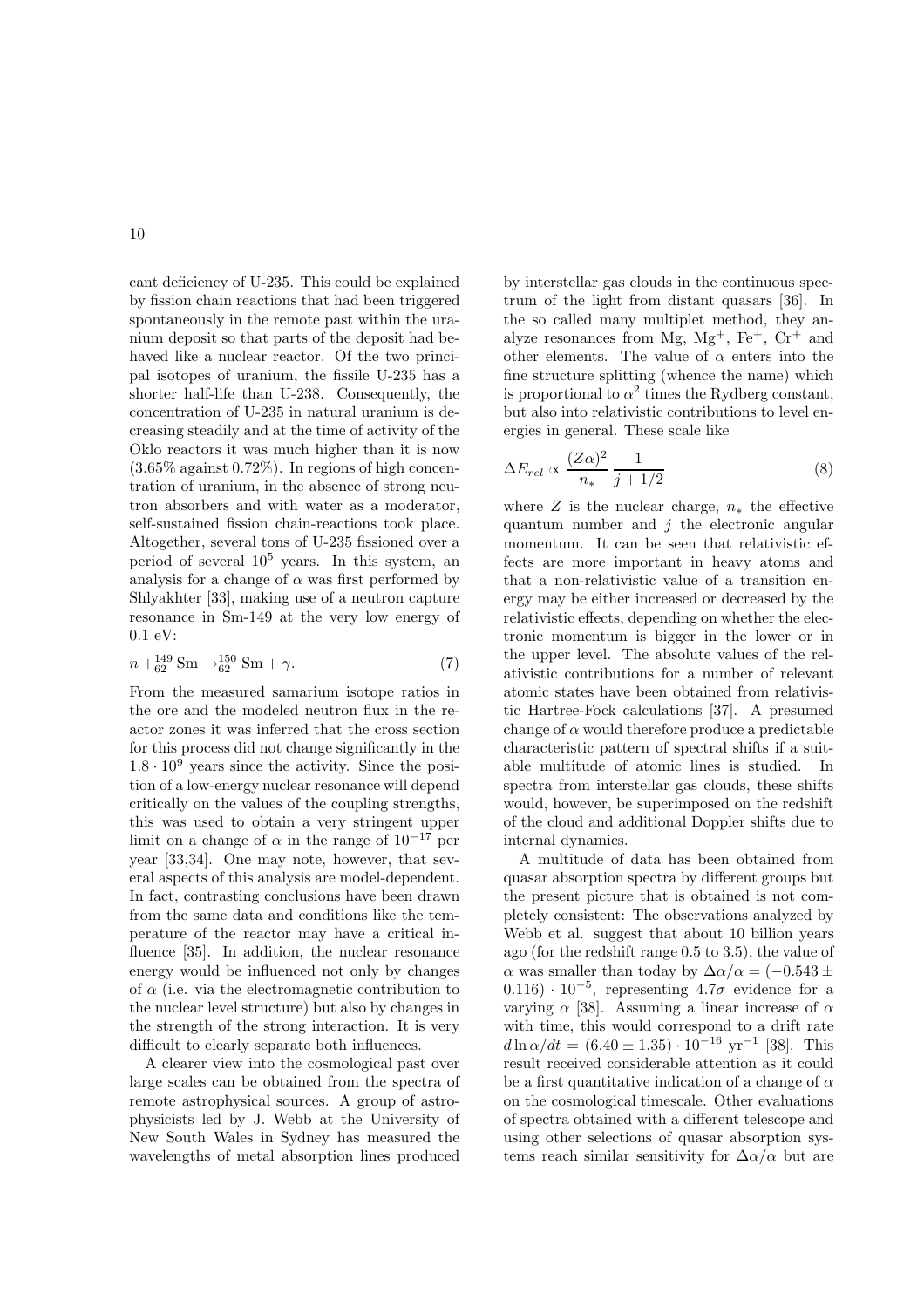Table 2

Functional dependence on the fundamental constants for transition frequencies related to different kinds of energy intervals.  $Ry$  stands for the Rydberg constant,  $\mu$  is the nuclear magnetic moment. The nuclear mass is expressed in units of  $m_p$  here.

| Transition                      | Energy scaling          |
|---------------------------------|-------------------------|
| Atomic gross structure          | Ru                      |
| Atomic fine structure           | $\alpha^2 Ry$           |
| Atomic hyperfine structure      | $\alpha^2(\mu/\mu_B)Ry$ |
| Molecular electronic structure  | Ru                      |
| Molecular vibrational structure | $\sqrt{m_e/m_p} Ry$     |
| Molecular rotational structure  | $(m_e/m_p)Ry$           |
| Relativistic corrections        | function of $\alpha^2$  |

consistent with  $\Delta \alpha = 0$  for all look-back times [39,40], however. It should be kept in mind that the uncertainties cited here are the result of averaging over a large ensemble of data points with much higher individual statistical uncertainties. The significance of the results therefore hinges on a complete understanding of all systematic effects that may introduce bias or correlations in the data and that may not be easy to detect. Efforts are ongoing to take more data with more carefully calibrated spectrographs and there is hope that this important controversy may be resolved.

## 8. SEARCH IN EXPERIMENTS WITH ATOMIC CLOCKS

Laboratory experiments obviously cannot provide information on temporal evolution on the cosmological timescale. However, they have the important advantage that they can be repeated, parameters can be varied and systematic effects can be studied. This will eventually be crucial for obtaining a consistent and credible signature of a weak effect. Laboratory searches for variations of constants rely mainly on precision comparisons of atomic and molecular frequency standards [41]. One uses the fact that level spacings and thus the transition frequencies in different classes of transitions depend differently on  $\alpha$ , on the Rydberg constant Ry and on  $m_n/m_e$  [28,42]. The different scalings for the most important types of transitions are summarized in table 2. Relativistic corrections have to be taken into account in heavy atoms, which leads to an additional scaling with  $(Z\alpha)^2$  where Z is the nuclear charge [43,37].

If, for example, the frequency of an electronic transition of the atomic gross structure is measured repeatedly with respect to a cesium clock that is based on atomic hyperfine structure, and if this frequency ratio is found to be constant, one can infer the constancy of a product of a power of  $\alpha$  and of the <sup>133</sup>Cs nuclear magnetic moment. Such a result should not be used to derive a limit for the variation of  $\alpha$  alone by postulating the constancy of the other factor. In the framework of unified theories one has to expect that in case of a variation of  $\alpha$  the coupling constant of the strong interaction would show even larger variations that would lead to changes in nuclear masses and moments [44,45].

To obtain a model-independent statement on  $d\alpha/dt$  one may look at different gross structure transitions frequencies and use a simple parametrization that includes only a minimum of assumptions [28]. The electronic transition frequency is expressed as

$$
f = \text{const} \cdot Ry \cdot F(\alpha) \tag{9}
$$

where  $Ry = m_e e^4/(8\epsilon_0 h^3) \approx 3.2898 \cdot 10^{15} \text{ Hz}$ is the Rydberg frequency, appearing as the common scaling factor.  $F(\alpha)$  is a dimensionless function of  $\alpha$  that takes the relativistic contributions to the level energies into account. The numerical constant in front depends only on integer or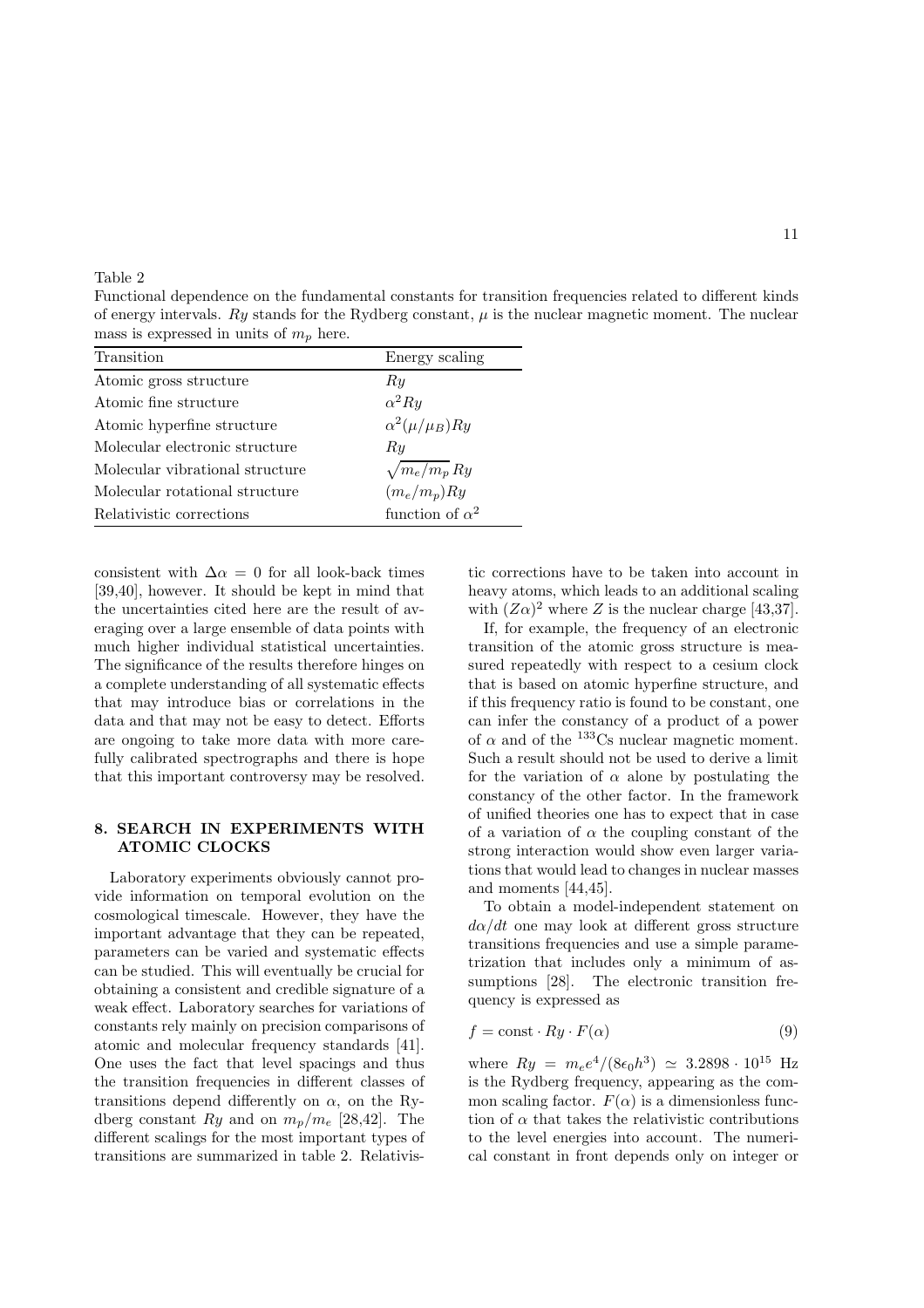half-integer quantum numbers characterizing the atomic structure and is independent of time. The relative temporal derivative of the frequency f can be written as:

$$
\frac{d\ln f}{dt} = \frac{d\ln Ry}{dt} + A \cdot \frac{d\ln \alpha}{dt} \tag{10}
$$

with

$$
A \equiv \frac{d\ln F}{d\ln \alpha}.\tag{11}
$$

The first term  $d \ln R_y/dt$  represents a variation that would be common to all measurements of electronic transition frequencies: a change of the numerical value of the Rydberg frequency. The second term in equation 10 is specific for the atomic transition under study. The sensitivity factor A for small changes of  $\alpha$  has been calculated for the relevant transitions from relativistic Hartree-Fock calculations [37,46].

The most stringent precision data from absolute frequency measurements of optical atomic transitions are listed in table 3. Those for transitions in  $Yb^+$ , Hg<sup>+</sup> have been obtained with single-ion clocks like described in section 5 over the years 2000 to 2008 at PTB and NIST, respectively. The value for Sr is from optical lattice clocks in laboratories in Boulder, Paris and Tokyo and covers the years 2005 to 2008. From the sensitivity factors  $A$  it can be seen that the  $Yb^+$  and  $Hg^+$  transition frequencies of the  $S \rightarrow D$  electrical quadrupole lines would react strongly and with opposite sign to a change of  $\alpha$ , whereas H and Sr provide "anchor" lines with small relativistic influence.

In a recent experiment it has been possible to investigate an  $\alpha$ -variation without involving a cesium clock: A direct optical frequency ratio measurement of two transitions in Al<sup>+</sup> and  $Hg^+$  was performed at NIST [47]. The Al<sup>+</sup> clock is based on the  ${}^1S_0 \rightarrow {}^3P_0$  transition frequency that can be realized with very small systematic uncertainty and that provides an anchor line with  $A \approx 0$ . A frequency comb generator (see section 5) was used to measure the frequency ratio of two lasers stabilized to the ions' transitions. Because of the low systematic uncertainty, the presently most stringent constraint on a change of  $\alpha$  was

obtained over a time span of only one year [47]:

$$
\frac{d\ln\alpha}{dt} = (-1.6 \pm 2.3) \times 10^{-17} \text{ yr}^{-1}.
$$
 (12)



Figure 4. Constraints on  $d \ln \alpha/dt$  and  $d \ln Ry/dt$ from experiments with single-ion optical clocks. Shown are the individual contributions and the standard uncertainty ellipse of the combined data available at the end of 2008

This constraint obtained from the  $Al^+/Hg^+$ frequency ratio is more stringent than the evaluation of the results of absolute frequency measurements summarized in table 3. Using all the available data in a common least-squares adjustment, a constraint on the variation of the Rydberg constant can be obtained from a combination of equations (10) and (12)

$$
\frac{d\ln Ry}{dt} = (-0.6 \pm 2.9) \times 10^{-16} \text{ yr}^{-1} . \tag{13}
$$

Since the Rydberg constant is dimensional, the above mentioned complication arises that this statement refers to a quantity in the SI unit hertz and therefore carries some influence from cesium hyperfine structure, i.e. from the strong interaction. It expresses the limit on a possible common drift of all optical frequencies with respect to the cesium clock.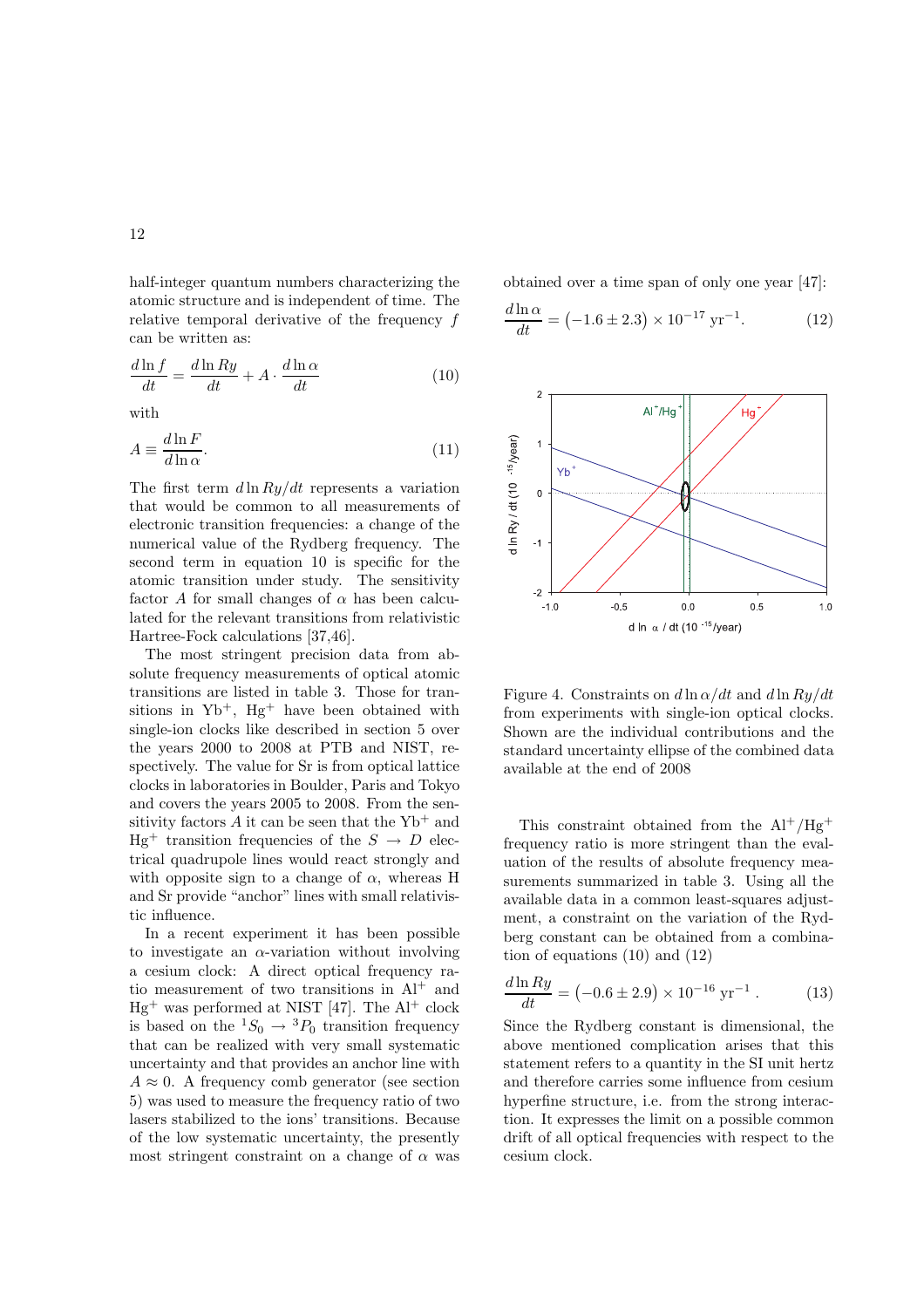Table 3

Experimental limits on temporal variations of optical atomic transition frequencies.  $d \ln f/dt$  is the observed rate of change in fractional units, typically observed over 3-8 years. A is the sensitivity factor (see equation 11).

| Atom, transition                                                                                           | $d\ln f/dt$                                         | Reference                     |        |
|------------------------------------------------------------------------------------------------------------|-----------------------------------------------------|-------------------------------|--------|
| <sup>1</sup> H, $1S \rightarrow 2S$                                                                        | $(-3.2 \pm 6.3) \times 10^{-15} \text{ yr}^{-1}$    | 48                            | 0.0    |
| $^{171}\text{Yb}^+$ , $^2S_{1/2} \rightarrow ^2D_{3/2}$                                                    | $(-0.49 \pm 0.41) \times 10^{-15}$ yr <sup>-1</sup> | [49, 50]                      | 1.0    |
| <sup>199</sup> Hg <sup>+</sup> , <sup>2</sup> S <sub>1/2</sub> $\rightarrow$ <sup>2</sup> D <sub>5/2</sub> | $(0.37 \pm 0.39) \times 10^{-15}$ yr <sup>-1</sup>  | $\left\lceil 51 \right\rceil$ | $-2.9$ |
| <sup>87</sup> Sr, <sup>1</sup> S <sub>0</sub> $\rightarrow$ <sup>3</sup> P <sub>0</sub>                    | $(-1.0 \pm 1.8) \times 10^{-15}$ yr <sup>-1</sup>   | $\left[52\right]$             | 0.06   |

The current combined constraints on variations of  $\alpha$  and  $Ry$  as obtained from the single-ion optical clocks is plotted in figure 4.

The results from optical clocks indicate that to within an uncertainty of about 3 parts in  $10^{17}$ per year, the fine structure constant is constant in the present epoch. This result can be qualified as model-independent because it is only the simple expression equation (10) and the ab initio atomic structure calculations of the A-values that have been used in the interpretation of the experimental data. The laboratory experiments have now reached a higher sensitivity for  $d \ln \alpha/dt$  than the analysis of quasar absorption spectra, if a linear time evolution of  $\alpha$  is assumed. It has to be kept in mind, however, that both approaches look for variations of  $\alpha$  in very different cosmological times and regions of space.

From other comparisons between atomic and molecular frequency standards it is possible to derive a limit on the variation of  $m_p/m_e$ : A very precise result has been obtained on the ratio of ground state hyperfine frequencies in <sup>87</sup>Rb and <sup>133</sup>Cs [53,54]:  $d \ln(f_{\text{Cs}}/f_{\text{Rb}})/dt = (0.05 \pm 0.53)$ .  $10^{-15}$  yr<sup>-1</sup>. This measurement was done by comparing atomic fountains (see section 5) working with laser-cooled cesium and rubidium atoms. Since this frequency ratio involves the nuclear magnetic moments, the limit on its change can be combined with the result on the constancy of  $\alpha$  to derive a limit on a variation of  $m_p/m_e$  using models for the nuclear structure that relate the magnetic moment of the nucleus to the g-factor and mass of the proton [55]. A model-independent result on  $m_p/m_e$  can be sought from molecular

spectroscopy: the limit

$$
\frac{d\ln(m_p/m_e)}{dt} = (-3.8 \pm 5.6) \cdot 10^{-14} \text{ yr}^{-1} \qquad (14)
$$

has been obtained from the measurement of a vibration-rotation transition frequency in  $SF<sub>6</sub>$ [56]. Precision spectroscopy of molecules does not yet reach the same level of precision as atomic spectroscopy, because molecules are not directly amenable for laser cooling.

The laboratory search for variations of constants will become even more sensitive, as the precision of frequency standards continues to improve. In addition, a larger variety of systems is now being investigated so that it will be possible to perform tests of the consistency and to disentangle different contributions if a first observation of a variation in the laboratory should be reported. A very promising system in terms of sensitivity is a nuclear optical clock based on a transition at about 7.6 eV in  $^{229}$ Th that is studied in our laboratory [57]. Since the appearance of such a low energy interval in a nucleus can be seen to arise from an accidental cancelation of much larger energy terms (similar to the reasoning applied in the case of the <sup>149</sup>Sm resonance in the Oklo reactor), the precise measurement of this transition energy will provide an extremely sensitive probe to look for changes in the electromagnetic and strong coupling [58,59].

#### 9. CONCLUSION

In conclusion, let us summarize the main statements from these lectures:

Work is under way to establish a more precise and consistent system of units based on fixed val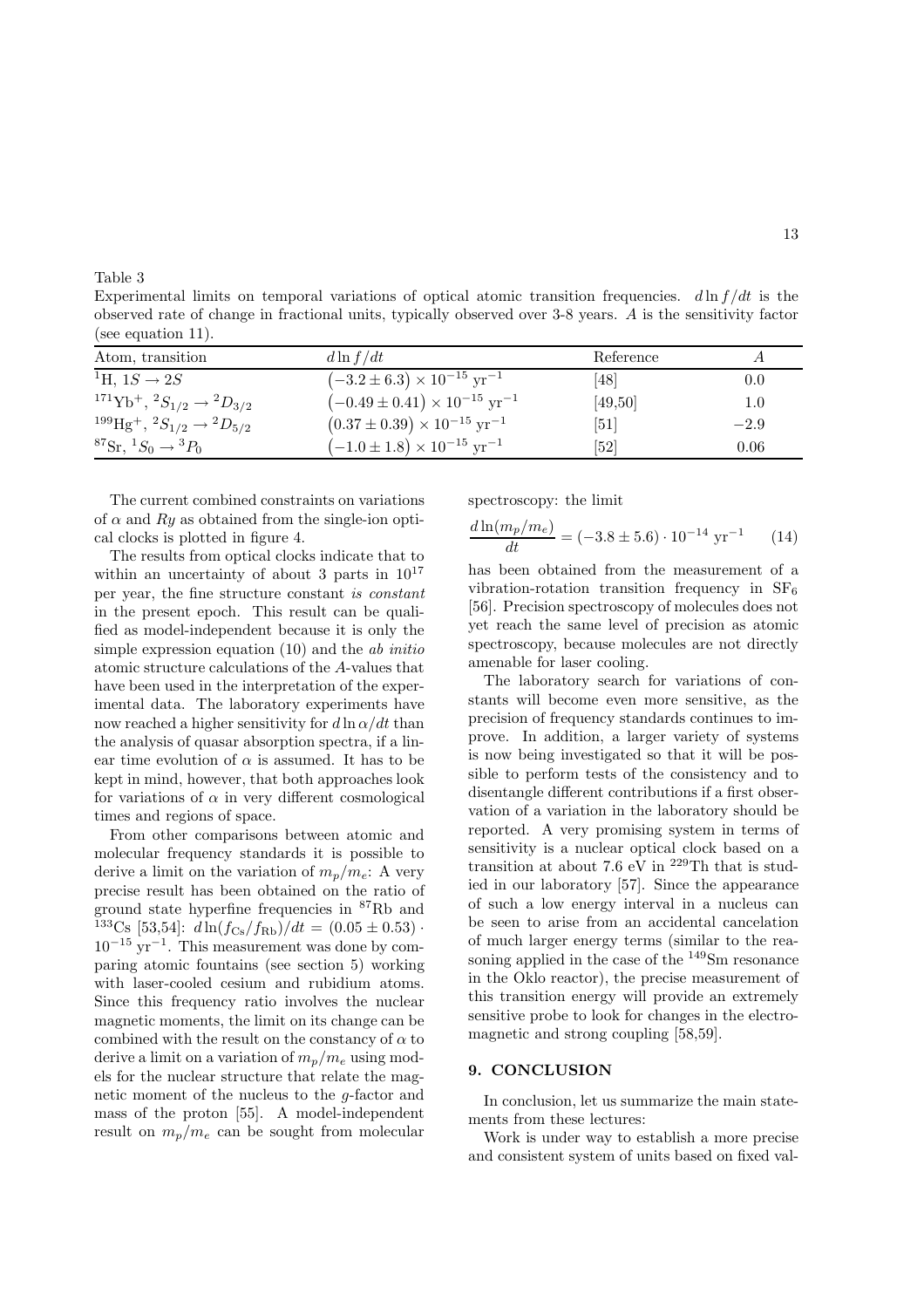ues of fundamental constants:  $c, h, e, k_B$  and  $N_A$ . The present focus of the experimental efforts and discussions is on redefinitions of the kilogram, the kelvin and the electrical units. The metrology of time and frequency relies on atomic clocks using suitably chosen transition frequencies that can be measured with high precision. Trapping and cooling of ions and atoms allows to build optical clocks with a relative uncertainty approaching  $10^{-18}$ . This accuracy may be used to test some of the foundations of physics like in the search for variations of fundamental constants. In this field, astrophysical observations looking for changes of the fine structure constant are analyzed at an uncertainty  $\Delta \alpha / \alpha \approx 10^{-5}$  over  $10^{10}$  years. The conclusions on constancy or variation of  $\alpha$  at this scale are still subject to debate. Laboratory experiments with atomic clocks now reach a sensitivity in  $|d \ln \alpha/dt|$  below 10<sup>-16</sup> yr<sup>-1</sup> over a few years and are consistent with a constant  $\alpha$ . A sensitivity below  $10^{-20}$  yr<sup>-1</sup> seems accessible in selected systems in the near future.

#### ACKNOWLEDGEMENT

I would like to thank A. Bauch, P. Becker, E. Göbel, S. Karshenboim, F. Riehle, Chr. Tamm, S. Weyers, and R. Wynands for many stimulating discussions of the subjects presented here. The work on variations of fundamental constants has been supported by DFG (in SFB 407 and QUEST), by FQXi and by the Heraeus-Foundation.

#### REFERENCES

- 1. S. G. Karshenboim and E. Peik (Eds.), Astrophysics, clocks and fundamental constants, Lect. Notes Phys., Vol. 648 (Springer, Berlin, 2004).
- 2. T. Quinn and K. Burnett (Eds.), The fundamental constants of physics, precision measurements and the base units of the SI, Phil. Trans. R. Soc. A, Vol. 363 (2005).
- 3. S. G. Karshenboim and E. Peik (Eds.), Atomic clocks and fundamental constants, Eur. Phys. J. Special Topics, Vol. 163 (2008).
- 4. F. Piquemal and B. Jeckelmann (Eds.),

Quantum metrology and fundamental constants, Eur. Phys. J. Special Topics, Vol. 172 (2009).

- 5. BIPM brochure on the SI, available for download in different languages: www.bipm.org/fr/si/si brochure/general.html (English and French versions); www.ptb.de/de/publikationen/download/ index.html (German version).
- 6. J. L. Hall, Rev. Mod. Phys. 78 (2006) 1279.
- 7. R. Davis, Metrologia 40 (2003) 299.
- 8. J. C. Maxwell, Address to the Mathematical and Physical Sections of the British Association (Liverpool, September 15, 1870.) British Association Report, Vol. XL.
- 9. L. B. Okun, Lect. Notes Phys. 648 (2004) 57.
- 10. B. P. Kibble , I. A. Robinson and J. H. Belliss, Metrologia 27 (1990) 173.
- 11. E. Williams, R. Steiner, D. B. Newell, and P. T. Olsen, Phys. Rev. Lett. 81 (1998) 2404.
- 12. P. J. Mohr, B. N. Taylor, D. B. Newell, Rev. Mod. Phys. 80 (2008) 633.
- 13. P. Becker, P. DeBièvre, K. Fujii, M. Gläser, B. Inglis, H. L¨ubbig, G. Mana, Metrologia 44 (2007) 1.
- 14. P. Becker, Eur. Phys. J. Special Topics 163 (2008) 127.
- 15. F. DiFilippo, V. Natarajan, K. R. Boyce, and D. E. Pritchard, Phys. Rev. Lett. 73 (1994) 1481.
- 16. M. Mills, P. J. Mohr, T. J. Quinn, B. N. Taylor, and E. R. Williams, Metrologia 42 (2005) 71.
- 17. A. Bauch and H. R. Telle, Rep. Prog. Phys. 65 (2002) 789.
- 18. S. A. Diddams, J. C. Bergquist, S. R. Jefferts and C. W. Oates, Science 306 (2004) 1318.
- 19. R. Wynands and S. Weyers, Metrologia 42 (2005) S64 .
- 20. N. F. Ramsey, Rev. Mod. Phys. 62 (1990) 541.
- 21. P. Gill et al., Meas. Sci. Tech. 14 (2003) 1174.
- 22. W. Paul, Rev. Mod. Phys. 62 (1990) 531.
- 23. H. Dehmelt, IEEE Trans. Instrum. Meas. 31 (1982) 83.
- 24. H. Katori, M. Takamoto, V. G. Pal'chikov, and V. D. Ovsiannikov, Phys. Rev. Lett. 91 (2003) 173005.
- 25. Th. Udem, R. Holzwarth, T. W. Hänsch, Na-